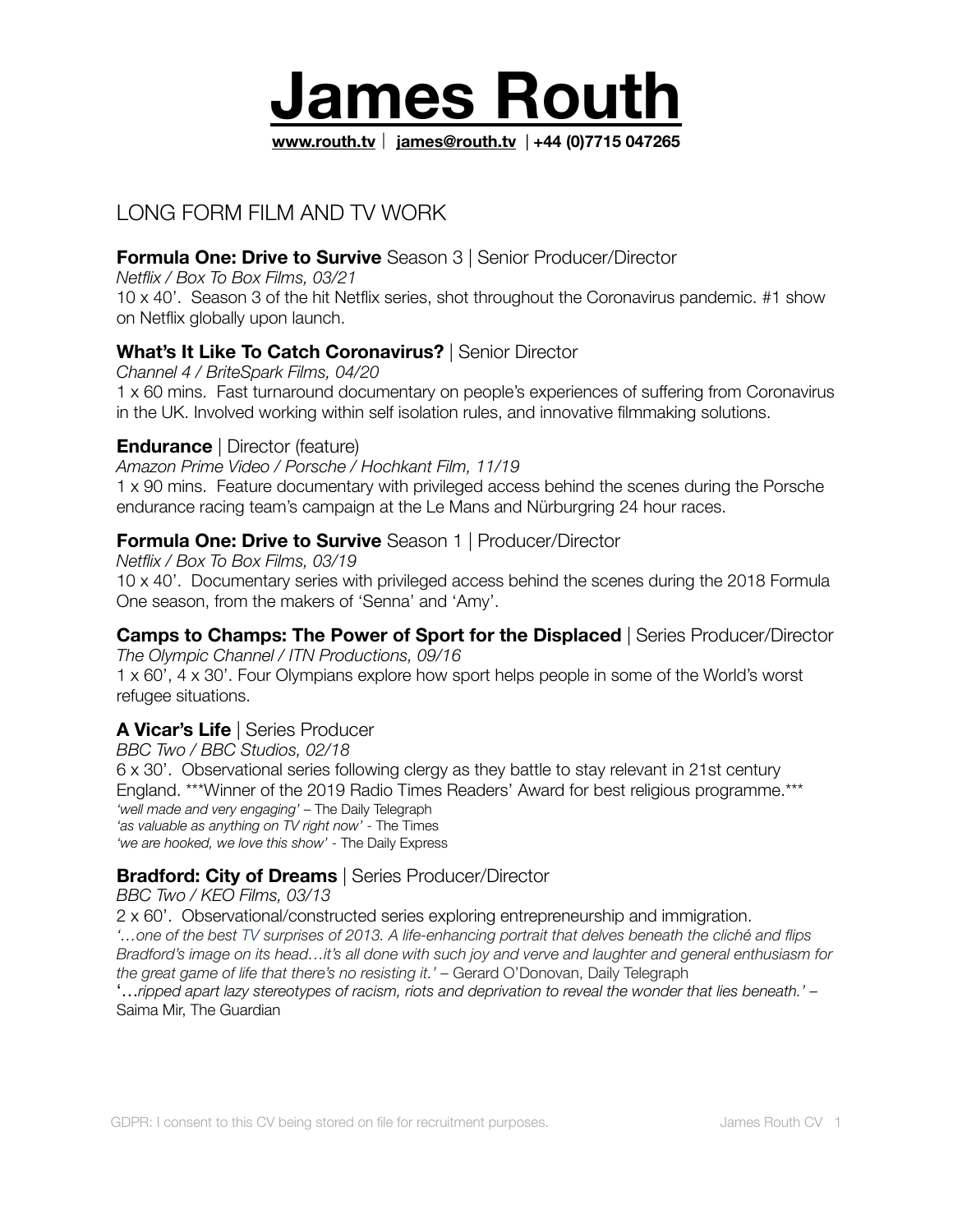### **Death Unexplained** | Series Director

*BBC One / Renegade Pictures, 02/12* 

3 x 40 mins. Observational series following the work of the Coroners' Service.

'A wonderful, absorbing, three-part documentary series' – Sunday Telegraph

*'Moving, intimate and at times very funny…a powerful glimpse of ordinary people dealing with extraordinary circumstances.' –* Sunday Times

*'…balances procedure with empathy to perfection and ends up packing a real emotional punch' –* Time Out

### **Hayley, World's Oldest Teenager** | Executive Producer

*Channel 5 / Rabbit Productions, 10/11*  1 x 50 mins. The final instalment in the long-term 'Hayley' documentary project, produced through my own company.

## **Amazing Hotels: Life Beyond The Lobby** | Producer/Director

*BBC Two / BBC Studios, 01/17*  6 x 1hr. Travel documentary series presented by Giles Coren and Monica Galetti, revealing the inner workings of some of the World's most extraordinary hotel properties.

### **Panorama: Brexit - Who's In Charge?** | Director

*BBC One / BBC Current Affairs, 02/19*  Fast turnaround film following events in the UK Parliament.

### **Frontline Doctors: Winter Migrant Crisis** | Producer/Director

*BBC One / Little Gem, 03/16*  1 x 1hr. Observational documentary following doctors Chris and Xand van Tulleken travelling the refugee route from Greece through Europe.

*'This was articulate TV about a cold world' –* Lucy Mangan, The Guardian

*'…an important insight into the very complex situation the world is facing.'* - Sally Newall, The Independent *'…essential viewing…' -* Phil Harrison, The Telegraph

#### **The Super Rich and Us** | Director

*BBC Two / Fresh One Productions, 01/15*  2x1hr. Polemical political economics series presented by journalist and filmmaker Jacques Peretti.

## **The Auction House** | Producer/Director

*Channel 4 / Dragonfly, 09/14*  8x1 hr. Observational series set in an eccentric Chelsea auction house.

## **Cutting Edge: King of Christmas Lights** | Director

*Channel 4 / Nutopia, 12/11*  1 x 50 mins. Lighthearted observational doc on some very ambitious Christmas decorators. *'…a Cutting Edge documentary so joyous and funny, it should be replayed year after year just like Margo cancelling Christmas on The Good Life or Bill Murray being thwacked by a toaster in Scrooged.'* – Grace Dent, The Guardian

*'…consistently amusing, occasionally mildly deranged film…'* – Time Out 'James Routh's nicely offbeat Cutting Edge documentary' – Evening Standard

## **Hayley, The 96-Year-Old Schoolgirl** | Director and Narrator

*Channel 5 / Rabbit Productions, 06/10*  1 x 50 mins. First in new run of 'Extraordinary People' films, continuing the long-term documentary project on Progeria sufferer Hayley Okines. First production through my own company.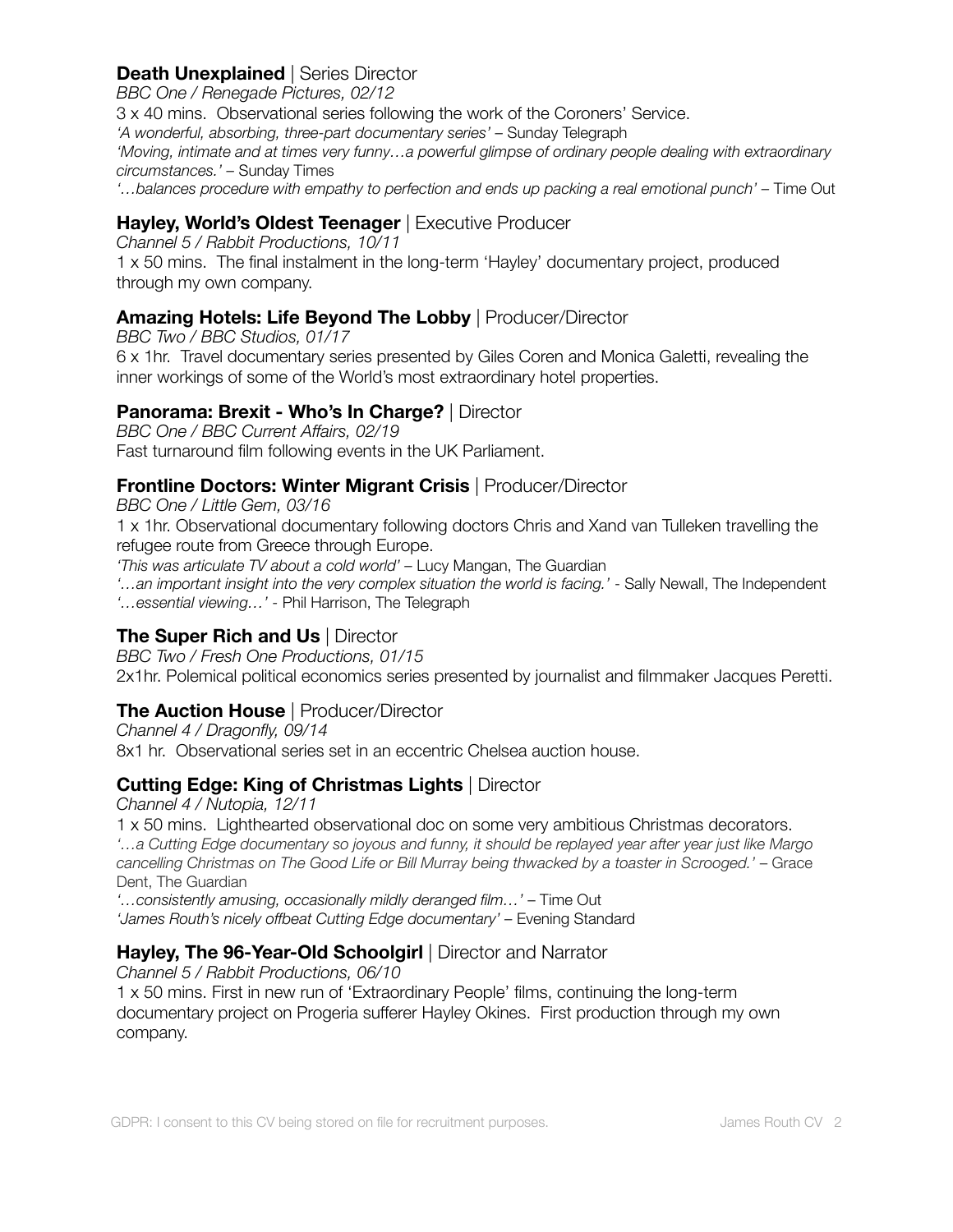## **Medic One** | Producer/Director

*BBC One / North One TV, 06/09*  1 x 50 mins. Ratings-winning observational film following the work of London's elite Air Ambulance team. *'Such a well-crafted film'* – Charlotte Moore, Controller of TV Channels, BBC *'Breathlessly dramatic'* – Evening Standard

#### **The Man With Someone Else's Face** | Producer/Director

*Discovery / Channel 5 / Summer Films, 11/08*  1 x 50 mins. The inside story of pioneering face transplant surgery at a military hospital in China.

#### **My Car Is My Lover** | Producer/Director and Narrator

*Channel 5 / BBC America / Blink Films, 05/08* 

1 x 50 mins. A road trip across America with two men who have relationships with cars.

*'The most bizarre documentary of the year...unmissable' -* Mail on Sunday

*'…if you can hold off picking up the phone to OFCOM throughout the first couple of minutes, it's hard not to laugh' -* Time Out

*'A brilliant documentary' –* James Corden

### **Oscar Pistorius - The Fastest Man On No Legs** | Producer/Director

*Channel 5 /Arte / October Films, 03/08*  1 x 50 mins. Observational and biographical film on the now notorious amputee sprinter, following his controversial bid to compete with able bodied athletes at the Olympics.

# **7/7 – The Man Who Should Be Dead** | Producer/Director

*Channel 5 / North One TV, 09/07*  1 x 50 mins. Drama documentary telling the story of bomb victim Danny Biddle, injured on the 7th July 2005. *'An outstanding film that makes you shudder at the fragility of life'* – Time Out *'A deeply moving film'* – The Guardian *'Pick of the Day...Everything else pales beside' – Financial Times* 'A documentary that had you pinned to the sofa in astonished admiration' – Daily Telegraph

## **Child Chain Smoker** | Producer/Director and Narrator

*Channel 4 / Twenty Twenty Television, 06/07*  1 x 50 mins. Observational documentary on a 13-year-old nicotine addict, filmed over six months.

#### **Battered Men** | Producer/Director

*Channel 5 / North One TV, 08/06* 

1 x 50 mins. Drama documentary on female-to-male domestic abuse.

*'Featuring that rarest of birds, the convincing dramatic reconstruction…This was an admirably even-handed attempt to tackle a subject that remains a taboo.'* – Keith Watson, Metro

*'Five is to be applauded for tackling a difficult and often ignored subject with this strong documentary'* – The Observer

*'A harrowing documentary that may well inspire domestic violence victims to speak out'* – Daily Mirror

## **Wakey Wakey Campers** | Producer/Director

*Channel 4 / Twenty Twenty Television, 08/05*

4 x 50 mins. Light-hearted reality/history format placing modern families in a 1960s holiday camp. Running a multi-camera team on location and responsible for celebrity interview/archive sections.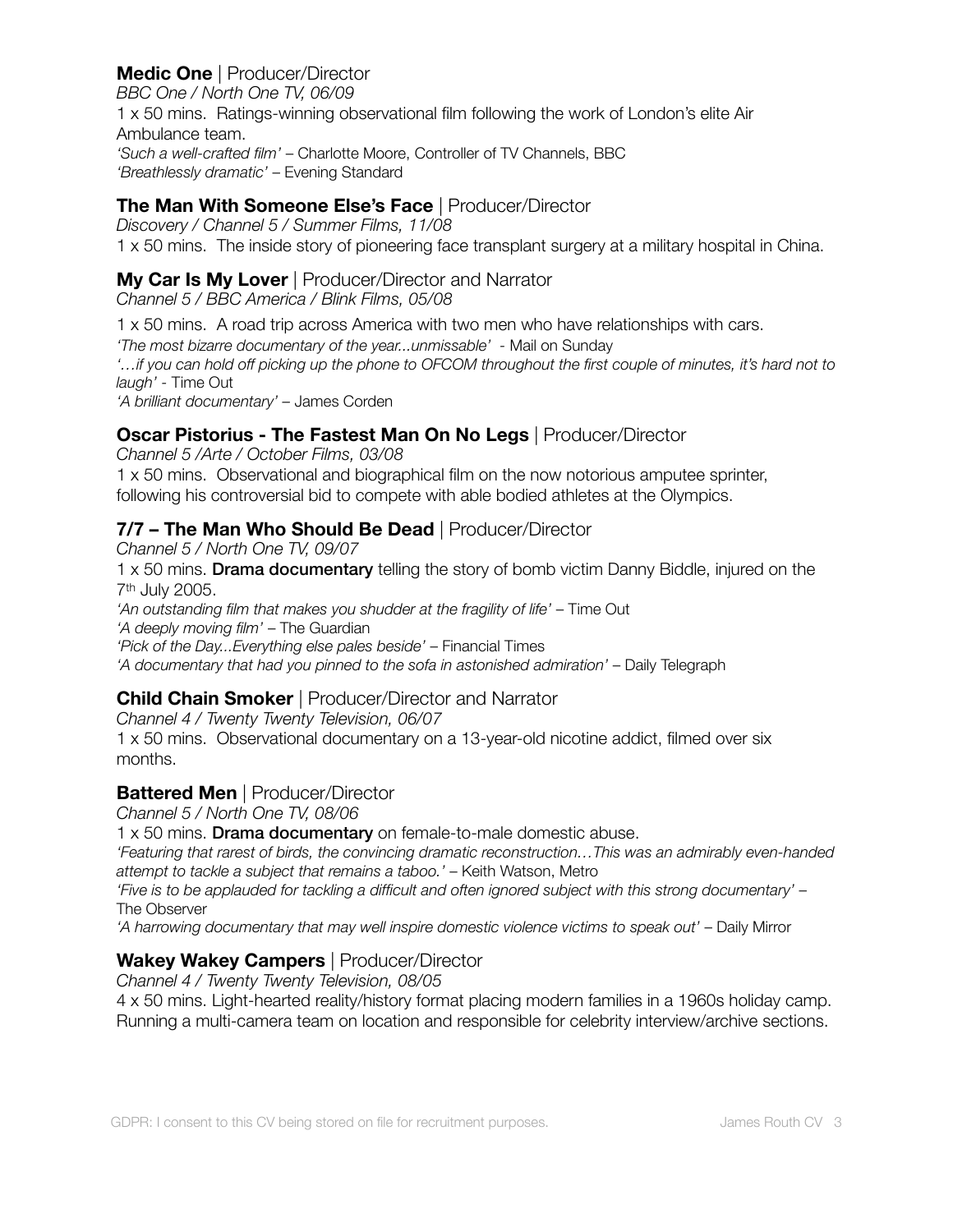#### **Bad Lads Army** | Producer/Director

*ITV1 / Twenty Twenty Television, 08/04*

8 x 50 mins. Light-hearted reality/history format. Responsible for history VTs, featuring celebrity interviews and archive, and part of a multi-camera directing team on location.

### **Kings of the Sim** | Executive Producer

*Uden Associates, 10/03* 1x 50 mins. Documentary on DIY flight simulator enthusiasts.

## **The Child Who's Older Than Her Mother** | Producer/Director

*Channel 5 / Discovery / Uden Associates, 04/03* 1x30 mins. Observational film about a four-year-old girl with a rare genetic condition – Progeria – that results in premature ageing. Part of 'Extraordinary People'. *'A sweet and touching film… James Routh's film was, for an essentially hopeless documentary, really* 

#### *remarkably joyful.' – Gareth McLean, The Guardian*

### **Supersonic: The Concorde Story | Producer/Director**

*Channel 5 / Uden Associates, 09/03* 1x50 mins. Archive and interview-based documentary, presented by Sir Richard Branson. *'Fascinating and often inspiring documentary….James Routh's cleverly constructed film juxtaposed the life of Concorde with that of another colourful child of grey post-war Britain, presenter Richard Branson.'* – Victor Lewis-Smith, Evening Standard *'James Routh's film was a dream journey'* – Christopher Matthew, Daily Mail

## **Where Do We Come From?** | Producer/Director

*Channel 5 / History Channel/Uden Associates, 05/02*

6x50 mins. Presenter-led travelogue series on human evolution and the prehistoric colonisation of the planet. Developed by me and filmed on location in Africa, Asia, Australasia, Polynesia the Americas and five European countries.

## **Return of the Routemaster** | Producer/Director

*ITV1 / Uden Associates, 01/01* 1 x 30 mins. Documentary on the story of London's iconic red bus, the Routemaster.

## **The Argument** | Researcher

*BBC1 / Juniper, 08/98* 6 x 1 hr. Live political discussion show presented by David Aaronovitch.

# SHORT FORM BRANDED WORK

#### **Formula E meets Voestalpine: One Step Ahead** | Director

*Voestalpine/PSB Films, 02/20* 90" branded film using live action and CGI to showcase Voestalpine's sponsorship of Formula E.

#### **Rolex Awards: Topher White** | Director

*Rolex / Proudfoot, 04/19*  1 x 5 mins. Profile of the Rolex Award Laureate Topher White, whose ingenious listening devices are helping to protect endangered rainforest around the World. Shot on location in Ecuador.

#### **The Olympic Channel: Camps to Champs** | Series Producer/Director

*The Olympic Channel / ITN Productions, 09/16*  16 x 5 mins. Documentary shorts on Olympians exploring the power of sport for refugees. \*\*\*Winner of the Sportel Jury Prize 2017\*\*\*